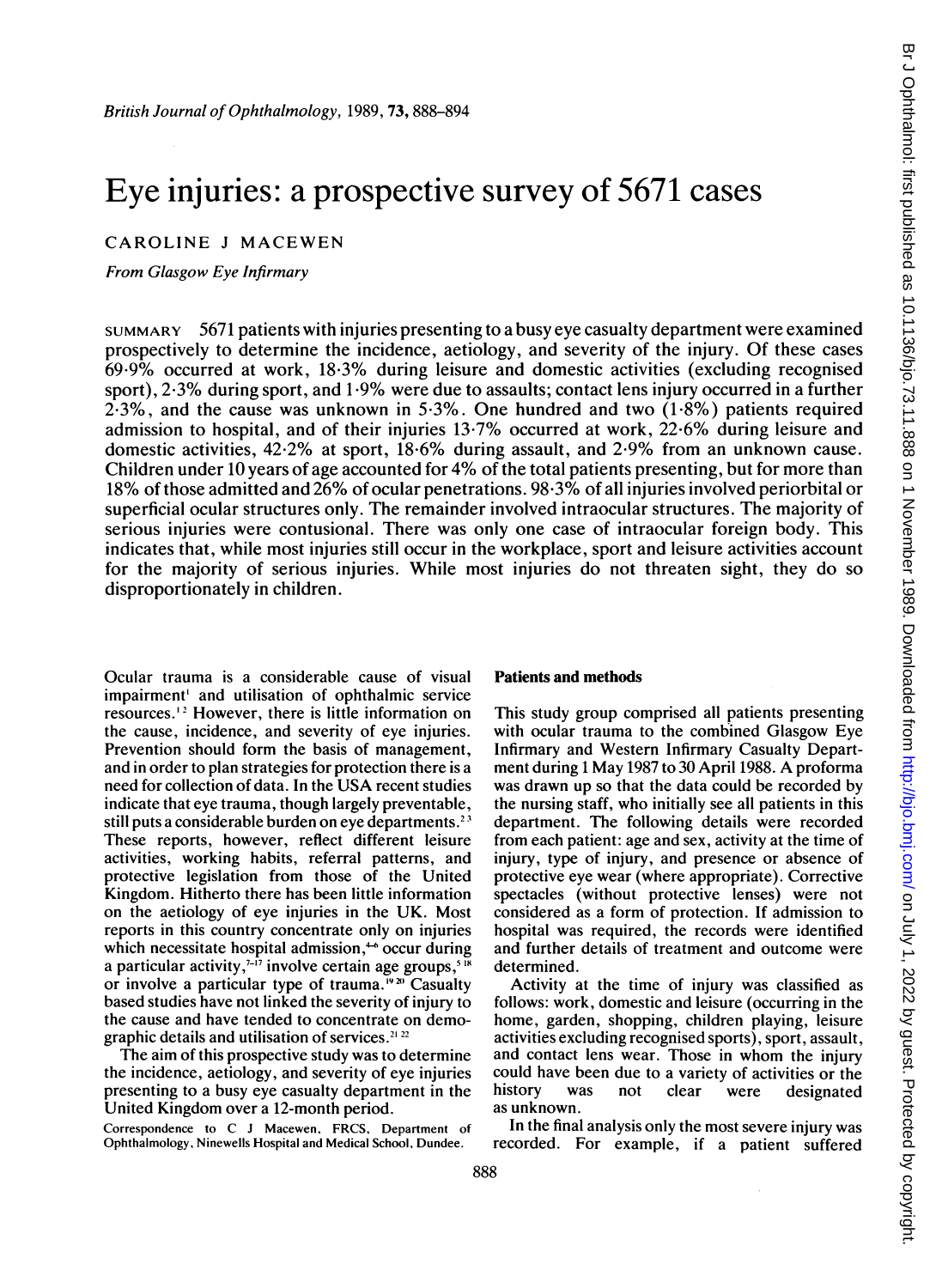

Fig. 1 Age distribution of patients presenting with ocular trauma.

hyphaema and retinal detachment, only the retinal detachment was recorded.

## Results

There were 14 955 new patients seen at this Casualty Department over the study period, of which 5671 presented with ocular trauma (38%). Of these, 4940 (87%) were male and 731 (13%) female. The average age was 30-6 years (range 8 months to 77 years, Fig. 1). 5440 (96%) were over 10 years of age and 231



Fig. 2 Activity at time of injury in all patients presenting with ocular trauma. CLs=contact lenses.



Fig.  $3$  Activity at time of injury in patients requiring admission to hospital with ocular trauma.

 $(4\%)$  were children up to age 10. 5569  $(98.2\%)$  were treated as outpatients, of whom 1359 (24%) required at least one follow-up appointment. The remaining  $102$  (1.8%) were admitted to hospital; they represented 42% of the total 245 admitted cases from this department for all causes.

## ACTIVITY AT TIME OF INJURY

3963 (69-9%) injuries occurred at work, 1034 (18.3%) during leisure and domestic activities (excluding sports), 131 (2.3%) during sports, and 113 (1.9%) were due to assaults. Contact lens induced injury occurred in a further  $131 (2.3%)$ . The cause of injury was unknown in 299 (5.3%) (Fig. 2).

# INJURIES NECESSITATING ADMISSION

Of the 102 injuries which necessitated admission 14  $(13.7\%)$  occurred at work, 23 (22.6%) during leisure and domestic activities, 43 (42.2%) during sport, 19  $(18.6\%)$  from assaults, and in 3 (2.9%) the aetiology was unknown (Fig. 3). Of the injuries necessitating admission to hospital 19 (18-6%) occurred in children under <sup>10</sup> years, though they accounted for only 4% of the total patients presenting. The proportion of injuries which required admission varied according to the activity at the time of injury: 14 of 3963 (0-4%) at work, 23 of 1034 (2-5%) during domestic work and leisure, 19 of 113 (17%) from assaults, 43 of 131 (33%) during sports, and 3 of 199 (1%) in which the cause was unknown.

## EXTENT OF INJURY

Injuries involving periocular tissues only numbered 156 (2-8%), of which 7 were facial or blow out fractures and 8 were lacerations which involved

889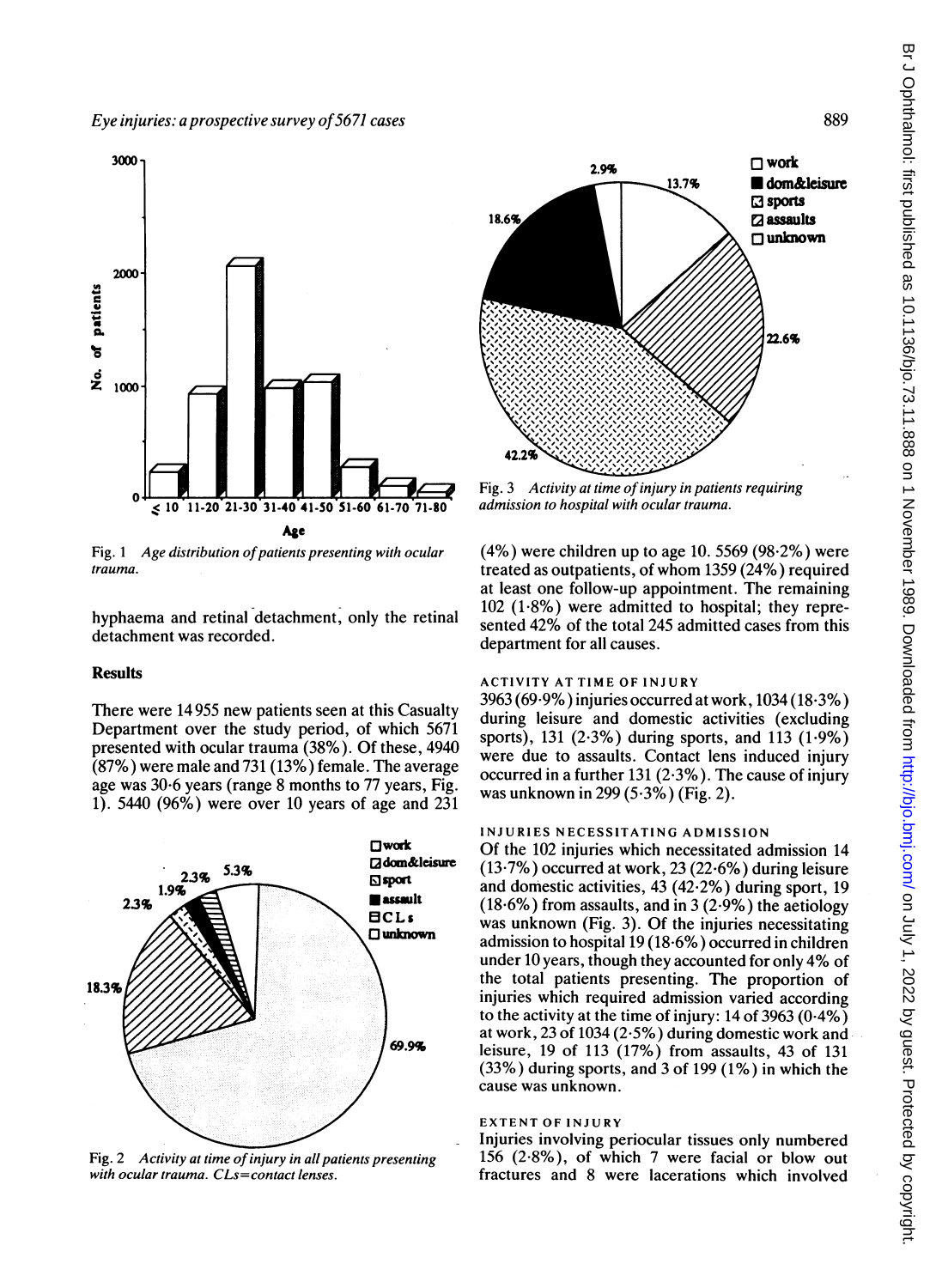| <i>Injury</i> | Work | Domestic<br>& leisure | Sport | Assault | Unknown | CLs          | Total |
|---------------|------|-----------------------|-------|---------|---------|--------------|-------|
| Periocular    | 36   | 47                    | 26    | 47      |         | $\theta$     | 156   |
| <b>EOFB</b>   | 2660 | 208                   | 14    |         | 249     | 0            | 3155  |
| Cor. Abr.     | 625  | 580                   | 31    | 30      | 41      | 98           | 1405  |
| UV keratitis  | 431  | 85                    |       |         |         | $\Omega$     | 517   |
| Conjunctival  | 130  | 33                    | 11    | 13      |         |              | 204   |
| Chemical      | 69   | 64                    | 0     | 0       |         | 22           | 155   |
| Uveitis       |      |                       | 12    | n       |         | $\theta$     | 24    |
| Hyphaema      |      |                       | 21    |         |         | 0            | 31    |
| Disloc lens   |      |                       |       |         |         | 0            |       |
| Cataract      |      |                       | 0     |         |         | 0            |       |
| Post. seg.    |      |                       | 14    |         |         |              | 21    |
| Lac./rupture  |      |                       |       |         |         | 0            | 19    |
| <b>IOFB</b>   |      |                       |       |         |         | $\mathbf{0}$ |       |
| Total         | 3963 | 1034                  | 131   | 113     | 299     | 131          | 5671  |

Table 1 Extent of injury occurring during different activities

EOFB=extraocular foreign body. Cor abr.=corneal abrasion. Lac./rupture=laceration or rupture. IOFB=intraocular foreign body. CLs=contact lenses.

either the cannaliculi or lid margin or caused loss of tissue. 2661 (46.9%) were corneal foreign bodies, 474 (8-4%) subtarsal foreign bodies, 1405 (24-8%) corneal abrasions, 517  $(9.1\%)$  ultraviolet keratitis, and 204 (3-6%) conjunctival lacerations or subconjunctival haemorrhages. 155 (2-7%) were chemical injuries, of which four were lime burns. There were 24 cases  $(0.4\%)$  of traumatic uveitis, 31  $(0.5\%)$ hyphaemas,  $1(0.02\%)$  cataract, and  $2(0.04\%)$  lens dislocations. There were  $21$  (0.4%) cases of contusional posterior segment damage, of which 4 were of vitreous haemorrhage, 5 choroidal tears, 6 retinal holes or detachments, and 6 significant retinal oedema. There were 18 (0-3%) ocular lacerations and <sup>1</sup> ruptured globe (contusional). There was only <sup>1</sup> (0-02%) intraocular foreign body (Table 1).

## INJURIES AT WORK

Injuries at work numbered 3963; 3918 (98.8%) of the patients were male and 45 (1-2%) were female. The type of work performed was grinding/buffing in 1841

Table 2 Occupation at time of injury

| Type of work       | Protection not worn |                 |                    |       |
|--------------------|---------------------|-----------------|--------------------|-------|
|                    | Required            | Not<br>required | Protection<br>worn | Total |
| Grinding/buffing   | 1492                | 44              | 305                | 1841  |
| Weld               | 683                 | 47              | 172                | 902   |
| Under car          | 408                 | 155             | 74                 | 717   |
| Drilling/hammering | 192                 | 88              | 46                 | 326   |
| Loading/stacking   | 16                  | 52              | 4                  | 72    |
| Office             | 0                   | 21              | $\theta$           | 21    |
| Others             | 29                  | 45              | 10                 | 84    |
| Total              | 2900                | 452             | 611                | 3693  |

 $(46.5\%)$  cases, welding in 902 (22.8%), working in a dusty atmosphere or under a car in 717 (18-1%), drilling or hammering in  $326$  (8.2%), loading or stacking goods in  $72(1.8\%)$ , office work in 21  $(0.1\%)$ , and miscellaneous in 83 (2.1%) (Table 2). The majority of injuries were superficial, corneal foreign bodies accounting for  $2192$  (55.3%), subtarsal foreign bodies for 468 (11-8%), corneal abrasion for  $625$  (15.8%), bruising for  $36$  (0.9%), flash burn for 431 (10-9%), conjunctival injury for 130 (3-3%), chemical burns for 69 (1.7%). 12 (0.3%) involved intraocular structures: uveitis 4, hyphaema 3, cataract 1, posterior segment damage 2, globe rupture 1, and intraocular foreign body <sup>1</sup> (Table 1).

No form of eye protection was worn by 3352  $(84.6\%)$  at the time of injury, though for the majority this was available;  $452$  ( $11.4\%$ ) indicated that they had not felt protection was required. 611 (15-4%) were wearing some form of eye protection at the time of injury (Table 2). No serious injury occurred at work in those who were wearing eye protection.

# LEISURE AND DOMESTIC

1034 injuries occurred during leisure and domestic activities (excluding recognised sports). Of these injuries 450 (43-5%) occurred in adult men, 383 (37%) in adult women, and 201 (19-5%) in children up to 10 years. Most of these injuries were periorbital, but a significant number, especially in the younger patients caused serious sight threatening injury. Of the 23 patients admitted 17 (78%) were aged 10 or under. They had all either fallen on to or been struck by a potentially penetrating object. Seven were admitted for examination under anaesthetic, when no serious damage was found other than lid or conjunctival laceration. However, there were 5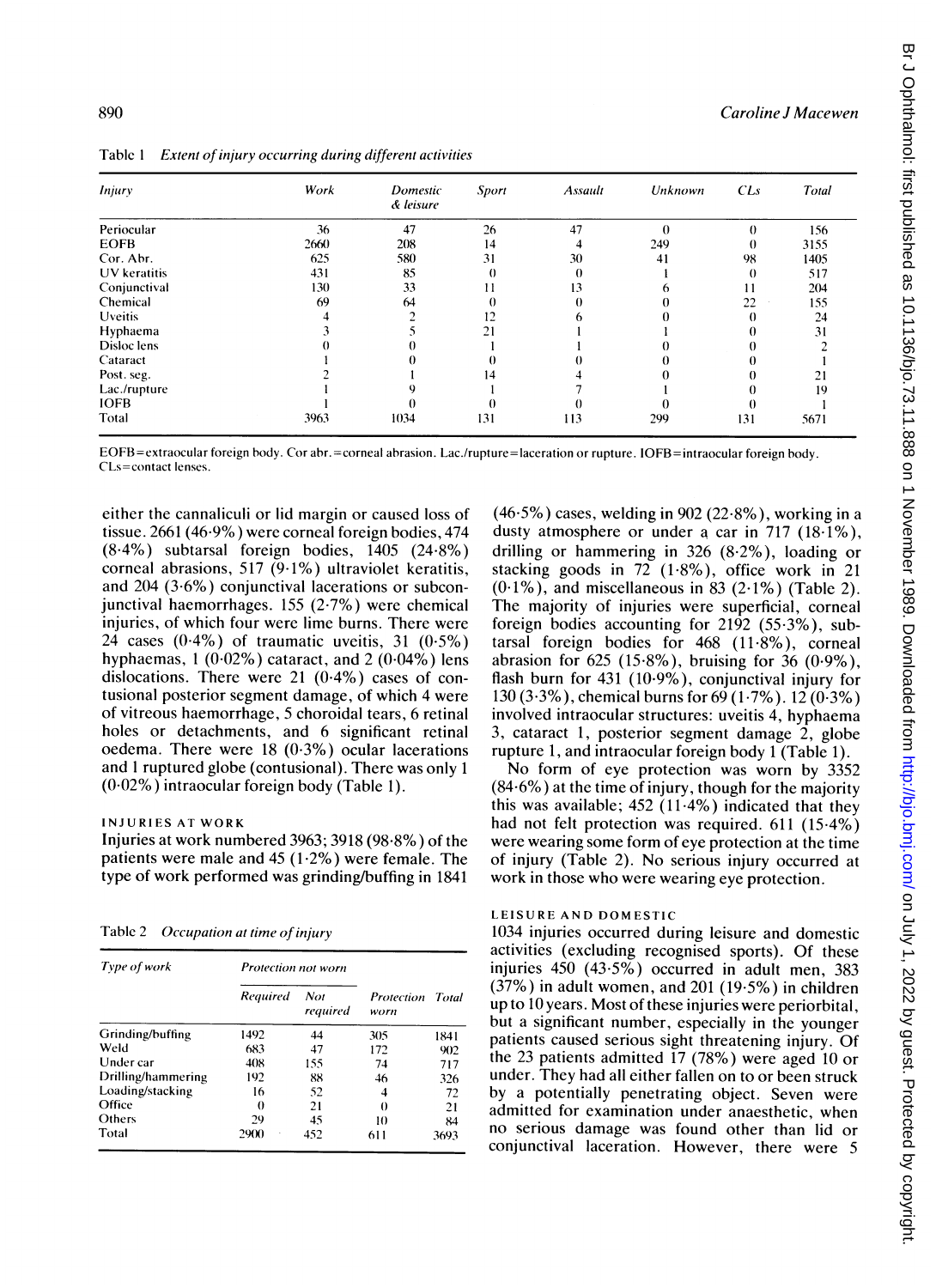Table 3 Mechanism of injury during domestic and leisure activities

| Mechanism of injury                 | Number |  |  |
|-------------------------------------|--------|--|--|
| Struck by or fell into large object | 563    |  |  |
| Small foreign body                  | 302    |  |  |
| UV light                            | 85     |  |  |
| Toxic material                      | 84     |  |  |
| Total                               | 1034   |  |  |

ocular penetrations, 4 hyphaemas and <sup>1</sup> choroidal tear in this age group. Four of the 5 admitted adults had a lacerated or ruptured globe.

Of the superficial injuries 232 (22.4%) were caused by a child's finger scratching the eye;  $84$   $(8.1\%)$ patients presented with ultraviolet keratitis caused by sunray lamps, none of whom were wearing protective goggles (Table 3). There were 25 injuries from road traffic accidents, all of which were superficial. There were no firework injuries.

#### SPORT

Injuries during sporting activities numbered 131 (Table 4). Of these patients 43 (33%) were admitted to hospital. There were 112 (85.5%) adult males and 13 (9.9%) adult females, and  $6(4.6\%)$  were children up to 10. The sport involved was football in 55 cases (42%), squash in 13 (9-9%), badminton in 9 (6.9%), rugby in 7 (5.3%), golf in 6 (4.6%), cycling in 5  $(3.8\%)$ , swimming in 5 (3.8%), and other sports 31

Table 4 Extent of injury during sporting activities

| Sport     | Periororbital FB | Corneal | Conj | <b>Uveitis</b> | Hyphaema | Post. Seg | Rupture | Total |
|-----------|------------------|---------|------|----------------|----------|-----------|---------|-------|
| Football  |                  | 12      |      |                | 10       |           |         | 55    |
| Squash    |                  |         |      |                |          |           |         |       |
| Badminton |                  |         |      |                |          |           |         |       |
| Rugby     |                  |         |      |                |          |           |         |       |
| Golf      |                  |         |      |                |          |           |         |       |
| Cycling   |                  |         |      |                |          |           |         |       |
| Swimming  |                  |         |      |                |          |           |         |       |
| Other     |                  |         |      |                |          |           |         |       |
| Total     | 28               | 38      |      |                |          |           |         | 131   |

Table 5 Final visual acuities of admitted patients

| Acuity        | Work | Domestic and<br>leisure | Sport | Assault | Unknown | Total |
|---------------|------|-------------------------|-------|---------|---------|-------|
| $6/5 - 6/12$  | 12   | 18                      | 37    |         |         |       |
| $6/18 - 6/60$ |      |                         |       |         |         |       |
| $CF-HM$       |      |                         |       |         |         | . .   |
| PL-NPL        |      |                         |       |         |         |       |
| Unknown       |      |                         |       |         |         |       |
| Total         | 14   | 23                      | 43    | 19      |         | 102   |

 $(24.7\%)$ . Of these injuries 82  $(62.6\%)$  were superficial, involving the external eye or periorbital tissues, which included 2 severe lid lacerations and 4 blowout fractures, and 49 (37.4%) involved intraocular structures (Table 4). No patient was wearing any form of eye protection when injured during sport. Of the 43 cases admitted 22  $(51.1\%)$  occurred during football, 7  $(16.3\%)$  during badminton, 4  $(9.3\%)$ during squash,  $2(4.7\%)$  during shinty,  $2(4.7\%)$ while fishing, and 6 (13.9%) in other sport. Sports played with a ball predominated, and the ball was responsible for injury in the majority of cases admitted. There were no boxing injuries.

# CONTACT LENS INJURY

Patients with contact lens injuries numbered 131. None required admission, as all the injuries were superficial due to poorly fitting contact lenses, overwear of lenses, or incorrect use of solutions. Allergy to solutions was not considered a form of trauma.

## ASSAU LTS

There were 113 injuries caused by assault; 19 (16-8%) of these patients were admitted to hospital: 91 (80.5%) were male, 21 (18-6%) female, and <sup>1</sup> (0.9%) a child under 10. The exact nature of the assault was not always clear. Most of the injuries were periorbital; they included 2 blow-out fractures, <sup>1</sup> fractured malar complex, and 3 facial/lid lacerations. There were 7 cases of globe penetration, <sup>1</sup> of dislocated lens, and 4 of blunt trauma causing posterior segment damage.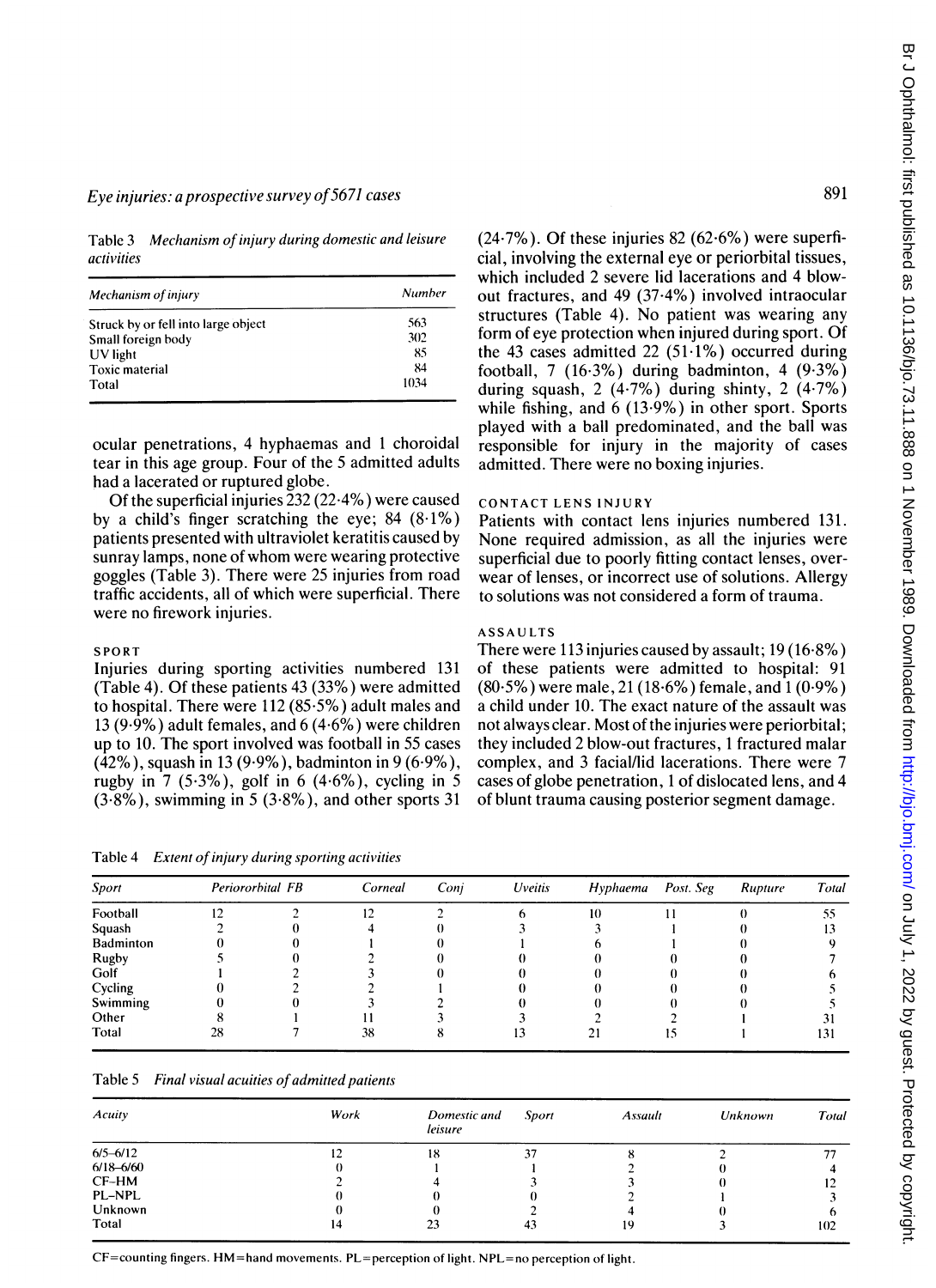#### AETIOLOGY UNKNOWN

The cause of injury was not certain in 299 patients. These injuries were largely superficial corneal abrasions or foreign bodies, and they could have occurred during a variety of activities. Three (1%) were admitted to hospital, a 2-year-old child with a delayed presentation of ruptured globe and 2 mentally retarded adults with hyphaema.

## ADMITTED CASES

Of the 102 admitted patients 37 (36-3%) underwent surgical intervention. Eight had examination under anaesthetic and simply required suture of a lid or conjunctival laceration. Nineteen had corneoscleral lacerations closed, 6 had retinal detachment surgery, and 2 lensectomy-vitrectomy procedures. One intraocular foreign body was removed in combination with lensectomy-vitrectomy and corneal graft. The malar complex was elevated in one patient. Of the hyphaemas 2 bled again (no surgical intervention), 4 had a prolonged increase in intraocular pressure (1 trabeculectomy), 4 had significant residual mydriasis, and 7 had angle recession. There were no enucleations. The final visual acuities of admitted patients were good (Table 5). The length of admission varied from <sup>1</sup> to 44 days (mode 4 days).

## **Discussion**

Despite the fact that eye trauma accounts for <sup>1</sup> in 20 cases seen by ophthalmologists,' many consider it has not received the attention it deserves.<sup>23</sup> In the present study 38% of all new patients seen at this casualty department presented because of injury. This is in keeping with previous studies indicating an incidence of between  $45-52\%$ .<sup>21, 22</sup> It therefore takes up a considerable proportion of casualty time. 90% of eye injuries are said to be preventable, and implementation of protective legislation has been effective in certain circumstances. In 1923 (prior to the institution of British Standards for industrial eye protection), 71% of cases admitted to hospital with eye trauma were due to occupational accidents,<sup>4</sup> but this had fallen to 15% by 1980.<sup>6</sup> Road traffic accidents were a major source of penetrating eye injury prior to the introduction of the seat belt law in  $1983^{16}$  <sup>1924</sup> but now are rarely responsible for severe eye injuries.6'7'924 The introduction of face mask protectors in ice hockey has reduced an estimated 70 000 eye injuries annually in North America.<sup>2526</sup> In the United States the National Eye Trauma System has been set up to examine the aetiology and thereby allow planning of severe eye trauma. No such data collection system exists in Great Britain, though collection of information on a nationwide scale has been attempted in certain areas.<sup>27</sup>

Most reported eye injuries are superficial, but their cost in terms of health budgets and absence from work have been estimated to be enormous.<sup>2</sup> In addition, the long term outcome, especially in cases of blunt trauma, has not yet been fully established.

#### OCCUPATIONAL

The present study has shown that the majority of injuries still occur in the workplace, usually while the patient was carrying out light industrial tasks. Most of these injuries were superficial, but they accounted for a significant amount of time taken off work to attend the casualty department and for follow-up. At the time of injury most of the patients were not wearing any eye protection, though this was usually available. Reasons given for not wearing it were: discomfort, inability to see the task being performed, forgot, or did not feel that it was really necessary. Interestingly, many people working under cars or in dusty atmospheres thought that protection was unnecessary, and some workers remain unaware of the dangers of hammering without eye protection. 15-4% were wearing some form of eye protection, but this had failed to work adequately. The lack of efficacy of eye protection was in the main attributed to: foreign material entering the side of protective glasses, foreign material falling off protective glasses into the eyes, or ill fitting devices. Almost one-fifth of welders and grinders suffered injury despite wearing protection.

A small minority of injuries (0.4% of all work injuries) were serious enough to require the patient's admission to hospital. There was only one case of intraocular foreign body and one of globe penetration occurring at work, a proportion significantly lower than has been reported in the United States<sup>2</sup> and earlier in Britain.<sup>46</sup> No serious injury requiring admission occurred when eye protection was in use, suggesting that existing protective eye wear is effective against severe injury. It is important to encourage the continued use of occupational eye protectors and constantly improve the devices available.

## DOMESTIC AND LEISURE

This was a common source of ocular trauma, especialy in women and children (accounting for 61% of all women's injuries and 87% of children's). Most injuries were superficial. The commonest causes were large objects scratching the front of the eye, especially children's fingers, domestic appliances, and toys.

Domestic cleaning fluids and cosmetics caused the majority of chemical injuries. Males commonly suffered superficial injuries during do-it-yourself tasks, car repairs, and gardening.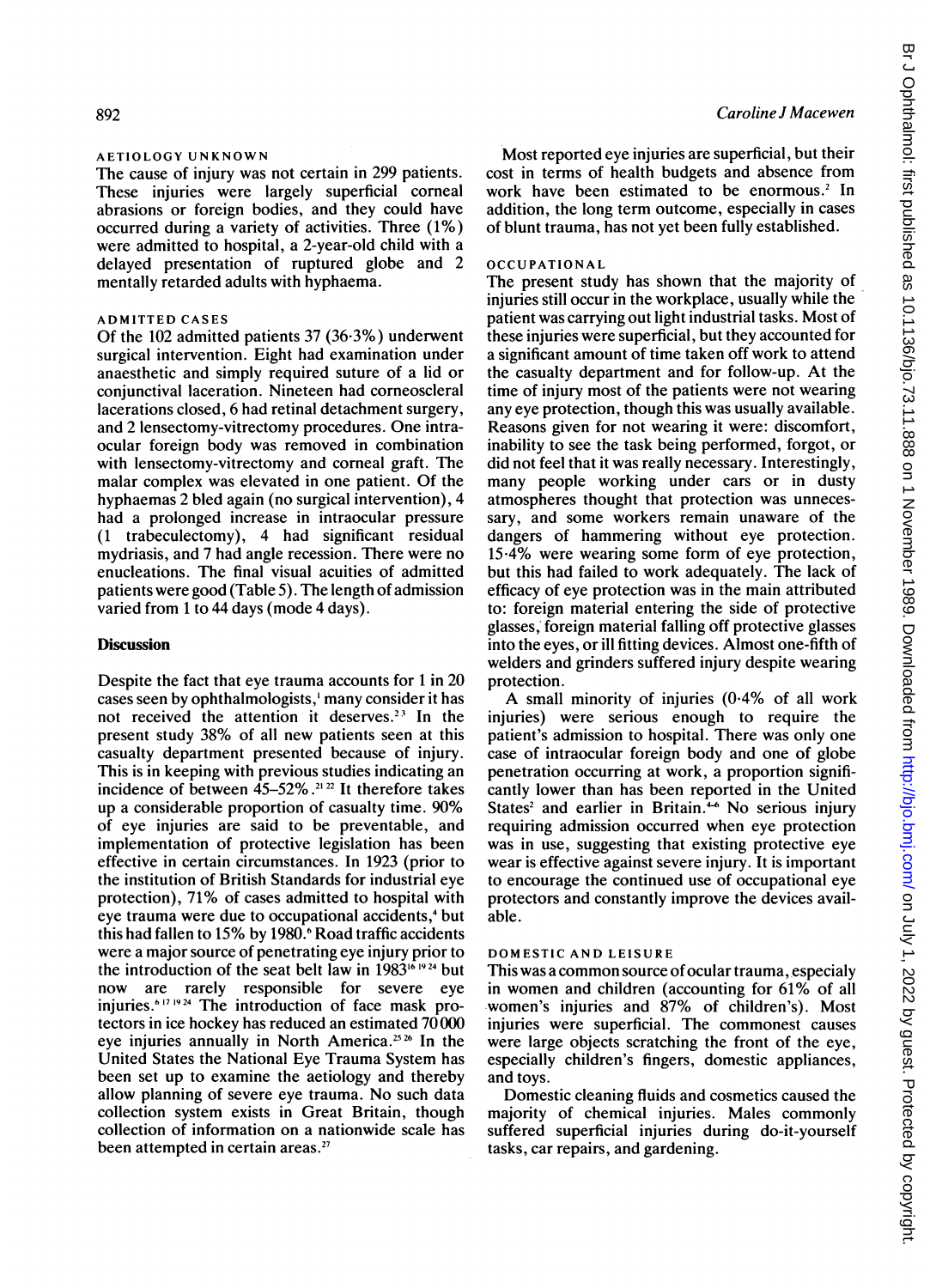One disturbing feature of the injuries in this group was the number of ocular penetrations – representing almost 50% of those in the total series. Most of these injuries occurred in children up to 10. There is evidence that the incidence of penetrating injuries in children is declining,<sup> $28$ </sup> but in this study  $26\%$  of these injuries occurred in children. Other studies have shown that children are disproportionately liable to severe eye injury.<sup>24</sup>

There should be increased awareness that the home is an area in which serious eye injuries can occur, commonly in the young. Men often wear protective devices at work but fail to do so at home when carrying out similar DIY tasks.

Road traffic accidents were responsible for only a small number of superficial injuries. Ultraviolet keratitis due to the use of sunray lamps without eye filters may be an increasing problem.

## SPORTS

One of the most interesting findings of this study was that, while sports accounted for only 2-3% of the total eye injuries, they were responsible for 42% of the cases admitted to hospital. This indicates that sport is now a major source of serious eye injury. 68% of all hyphaemas and 67% of posterior segment injuries occurred while playing sport, reflecting the blunt nature of the trauma. Recently it has been shown in the USA that although sport was responsible for 3-4% of eye injuries it was responsible for 60% of hyphaemas and 10% of ruptured globes in the adult population.2 Studies in Britain show a similar disturbing pattern of serious eye injury associated with sport, $8912212930$  despite the different types of sport played on opposite sides of the Atlantic (baseball and soft ball being the commonest causes of eye injuries in the United States). Soccer is the commonest cause in various studies in the UK,<sup>8914</sup> but this has largely been ignored, with most emphasis on the racquet sports played with a small ball, especially squash.<sup>11 12</sup>29<sup>30</sup> The size of the ball is thought to be of utmost importance and anything greater than 4 inches (10 cm) in diameter should be unable to enter the bony aperture and therefore distribute its force to the periorbital tissue. This has not been borne out in fact. The football is responsible for most severe soccer injuries, and the momentum of the heavy ball causes posterior segment damage more commonly in footballers than any other sport. Scottish Sport Council figures indicate that football is four times more commonly played than squash (adult) on both a supervised and unsupervised basis (Best JP, personal communication), suggesting that injuries are equally common in both sports pro rata but the football injuries are more severe. This may reflect the use of goggles by squash players.

Development of eye protection for sporting activities which meet adequate standards with appropriate optical and visual field requirements is essential. This is not a problem with racquet sports, but the present rules of football allow no place for such protection. We must encourage players to be aware of the dangers of sport and to wear protection where appropriate. Unfortunately there is at present no British Standard, and eye protectors are not readily available because of poor demand.'4

#### ASSAULTS

Injuries due to assaults were distributed over the whole range of injury, from minimal contusions to extensive disruption of the globe. This was the commonest cause of ocular penetration in adults and was responsible for the most devastating visual loss. Assaults are commonly sited as <sup>a</sup> common cause of serious eye injury, $24$  but the circumstances and cause are often difficult to determine.

#### IMPLICATIONS AND CONCLUSIONS

The main findings of this study are that ocular trauma is <sup>a</sup> common cause of presentation to the eye casualty department. While occupational accidents still account for the majority of injuries, leisure and sport are now causing a significant number of injuries. Moreover the latter cause most injuries which require hospital admission. A disproportionate amount of serious eye injury occurs in children. The majority of serious eye injuries were contusional, with fewer perforations and intraocular foreign bodies.

It appears that there is still scope for improvement of the design and use of eye protection, especially in sport. Large surveys, preferably on a national basis, may provide sufficient data to increase public awareness and so expedite the appropriate measures.

<sup>I</sup> would like to thank all the nursing staff in the Glasgow Eye Infirmary and Western Infirmary Eye Casualty Department for their co-operation and assistance and Mrs Lynda Rose for typing the manuscript.

#### References

- <sup>1</sup> National Society to Prevent Blindness: Fact Sheet. New York: National Society to Prevent Blindness, 1980.
- Schein OD, Hibberd PL, Shingleton BJ, et al. Spectrum and burden of ocular injury. Ophthalmology 1986; 95: 300-5.
- 3 Karlson TA, Klein BEK. The incidence of acute hospital treated eye injuries. Arch Ophthalmol 1986; 104: 2473-6.
- <sup>4</sup> Garrow A. A statistical enquiry into <sup>a</sup> thousand cases of eye injury. Br J Ophthalmol 1923; 7: 65-80.
- 5 Lambah P. Adult eye injuries at Wolverhampton. Trans Ophthalmol Soc UK 1968: 88: 661-73.
- <sup>6</sup> Canavan YM, <sup>O</sup>'Flaherty MJ, Archer DB, Elwood JH. A 10 year survey of eye injuries in Northern Ireland. 1967-1976. Br J Ophthalmol 1980; 64: 618-25.
- 7 Johnson SS. The changing pattern of injury. Trans Ophthalmol Soc UK 1975; 95: 307-10.

893